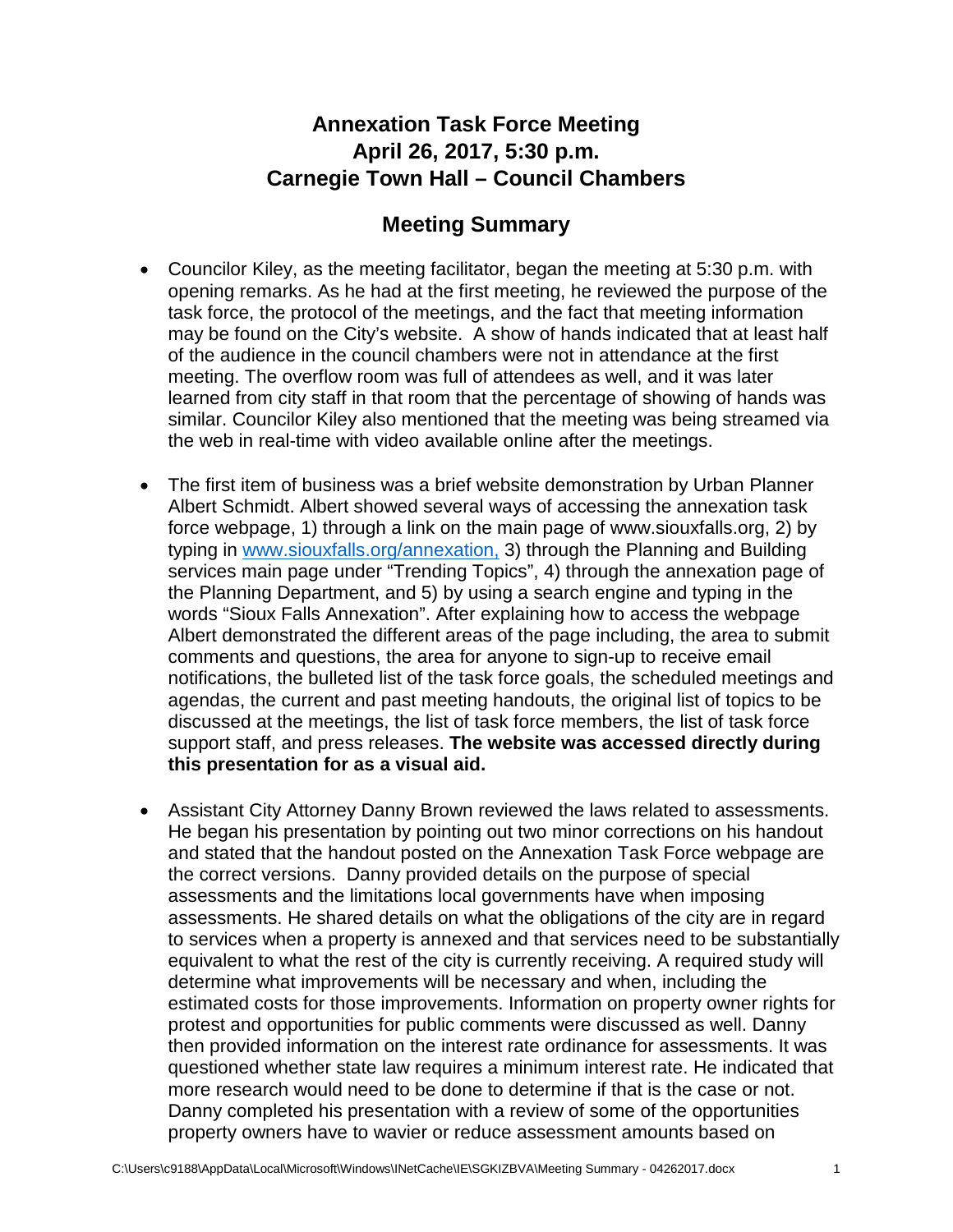specific conditions or qualifying factors. **The handout,** "**State Statutes – Special Assessments" and the slide presentation "4-26-17 Presentation" can be found via the Task Force webpage under Meeting Information: April 26.**

- Urban Planner Albert Schmidt presented on financial impacts from annexation. The presentation touched on the areas of property tax changes, costs for infrastructure improvements, and annual maintenance fees. A property owner may experience a tax increase of approximately 26%. This was calculated using an average of all of the various townships' and school districts' levies, along with the median Sioux Falls home value. Albert then explained the rural service district process. The main goal of that program is to keep the tax amount the same after annexation as it was prior to annexation as long as the land use does not change. Albert continued with details of all the various costs associated with infrastructure improvements, such as streets, curb and gutter, sidewalks, storm sewer, sanitary sewer, and water service lines. The estimates he shared were conservative and strictly to provide a rough estimate for potential costs. Albert then reviewed the two annual fees for street maintenance and storm water which are assessed to every property owner in the city. Based on the current rates, an estimate for an acre of land is approximately \$180 per year. "**Properties in the Rural Service District", "City Ordinance – Chapter 37", "Chapter 9-21A", and "2016 Sioux Falls Area Levy Rates Before and After Annexation" were used as handouts. The slide presentation, "4-26-17 Presentation" was used as the visual for this presentation. All items can be found via the Task Force webpage under Meeting Information: April 26.**
- Councilor Kiley consulted with the Task Force members on future meeting dates and times. There was consensus that the next three meetings would take place at the same time and location as the current meeting. The days and times include, Thursday, May 18, 2017; Wednesday, June 14, 2017; and Monday, July 10<sup>th</sup>, 2017. In addition, the topic for the next meeting would be better limited to only Topic 7 to make sure ample time is provided for questions and discussion.
- Public Input was the last agenda item. There were questions and comments about conducting a cost benefit analysis to make sure the long term costs don't outweigh the benefits. One person wanted more detail on the ways to protest an annexation. They were outlined again by Danny as, 1) collect signatures for a petition to put it to a public vote, 2) petition the City Council, or 3) challenge it in circuit court. Other questions posed were related to the specific cost estimates for roads, sewer, streets, interest rates, etc. Still others expressed concern about getting notified of future meetings through email or mailings. The contractual nature and flexibility of pre-annexation agreements was briefly discussed by Danny in response to a question. One person asked about rural water disconnect fees. They wanted to know whose responsibility it was to pay for any disconnect fees. Additional comments were made about wanting to remain unincorporated due to the belief that annexation would reduce the value of properties. It was also stated that costs should be higher if a property is adjacent to commercial development vs. residential. The group would like to see a detailed list of the benefits of annexing into the city and what services the property owners are